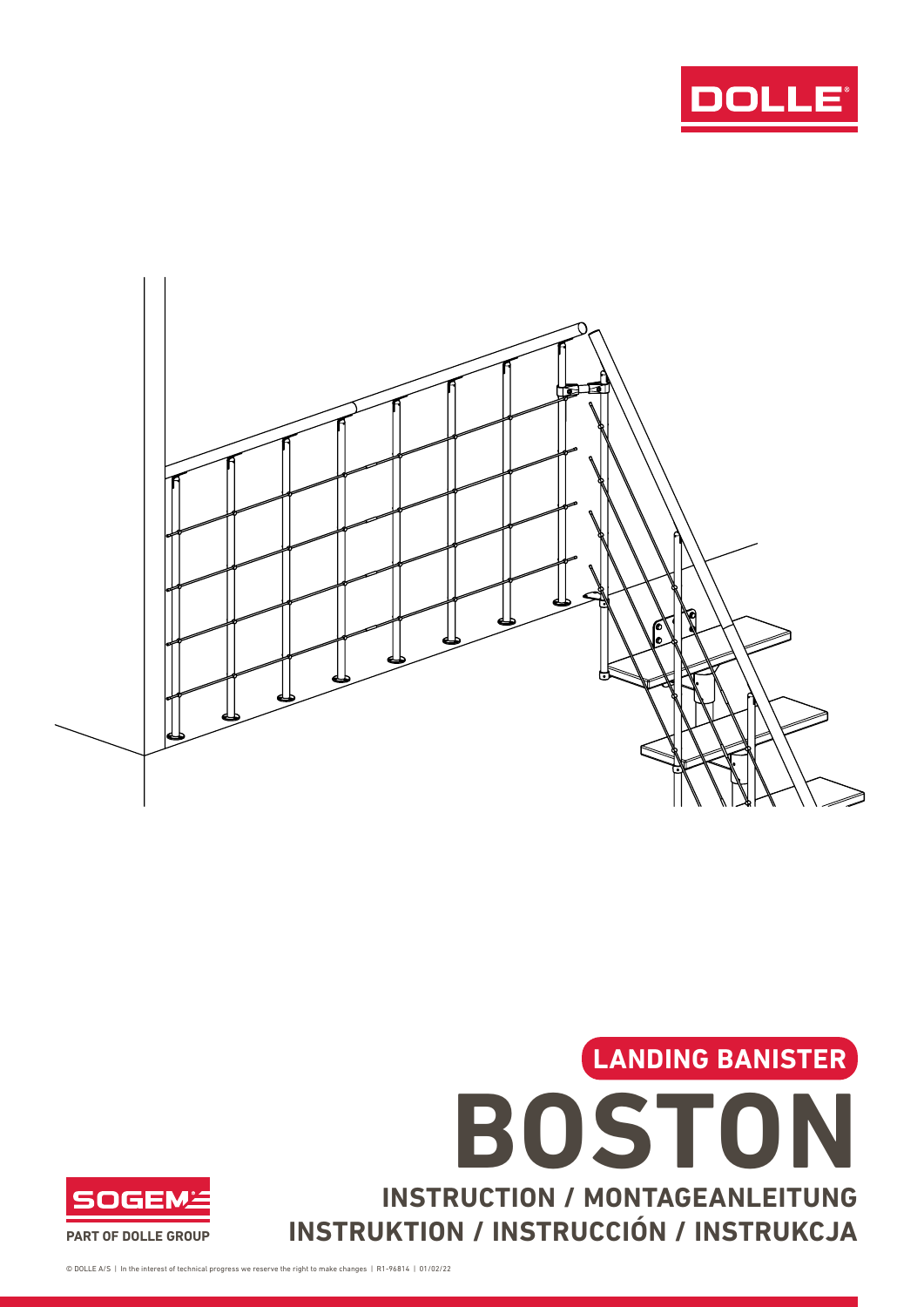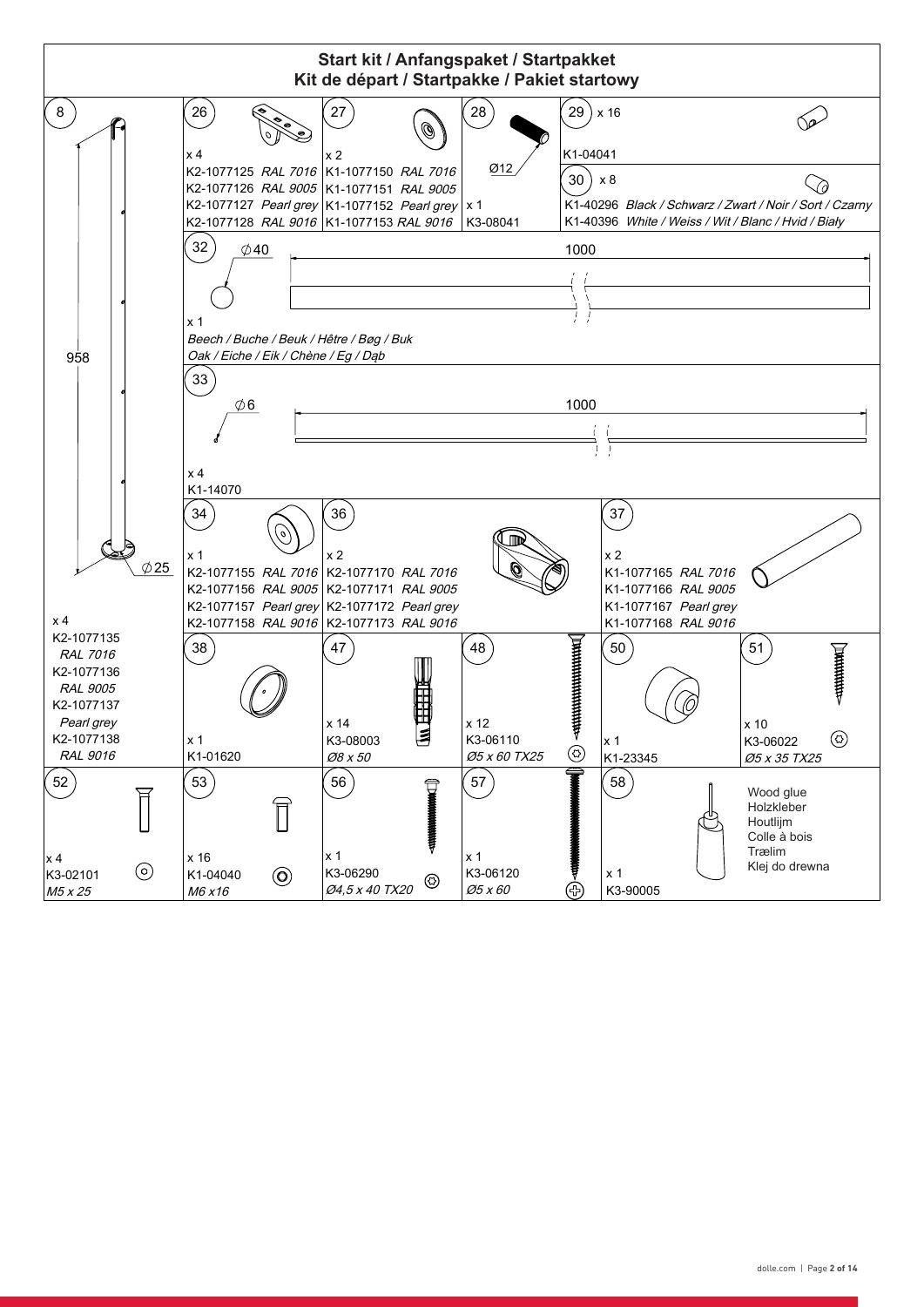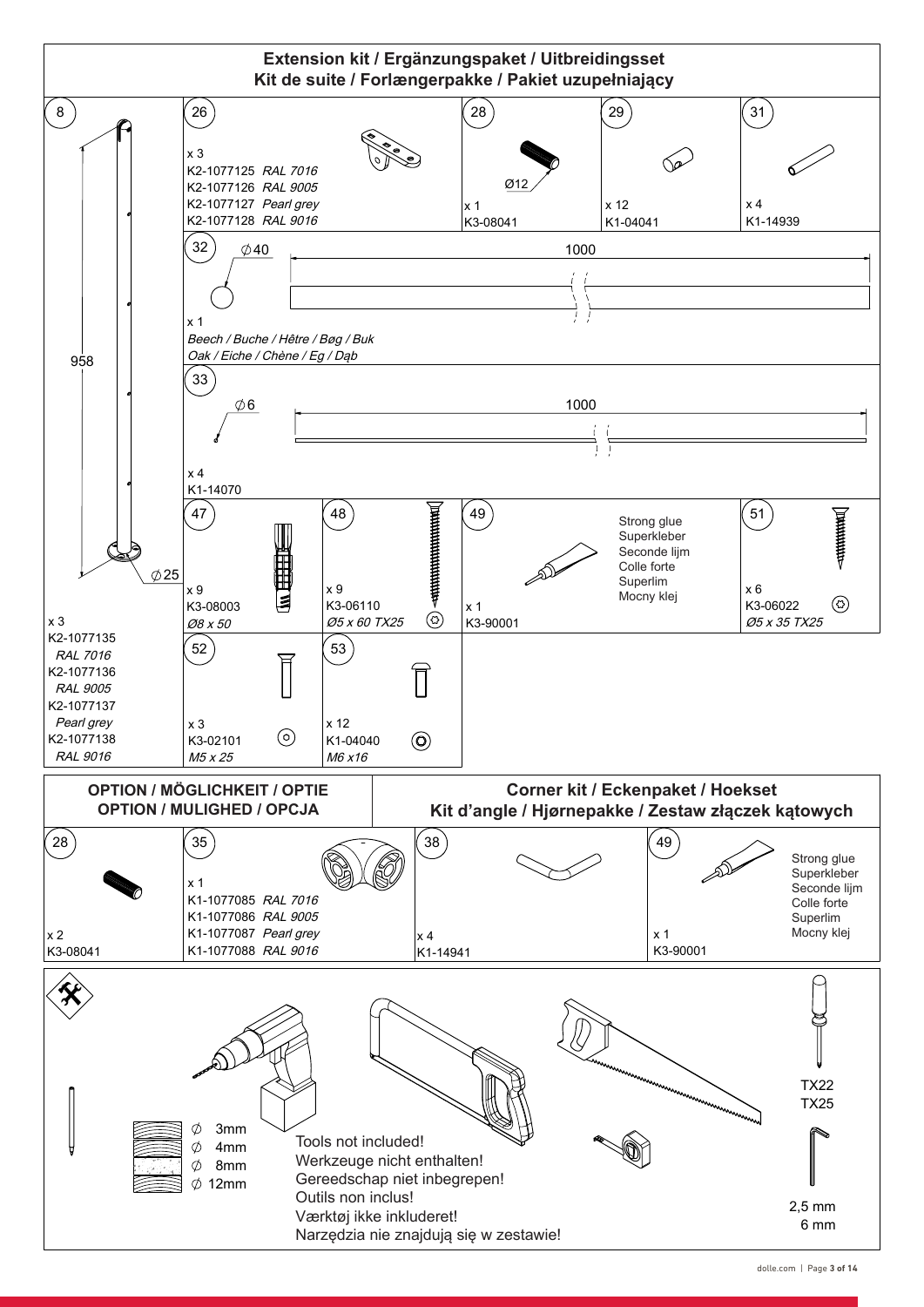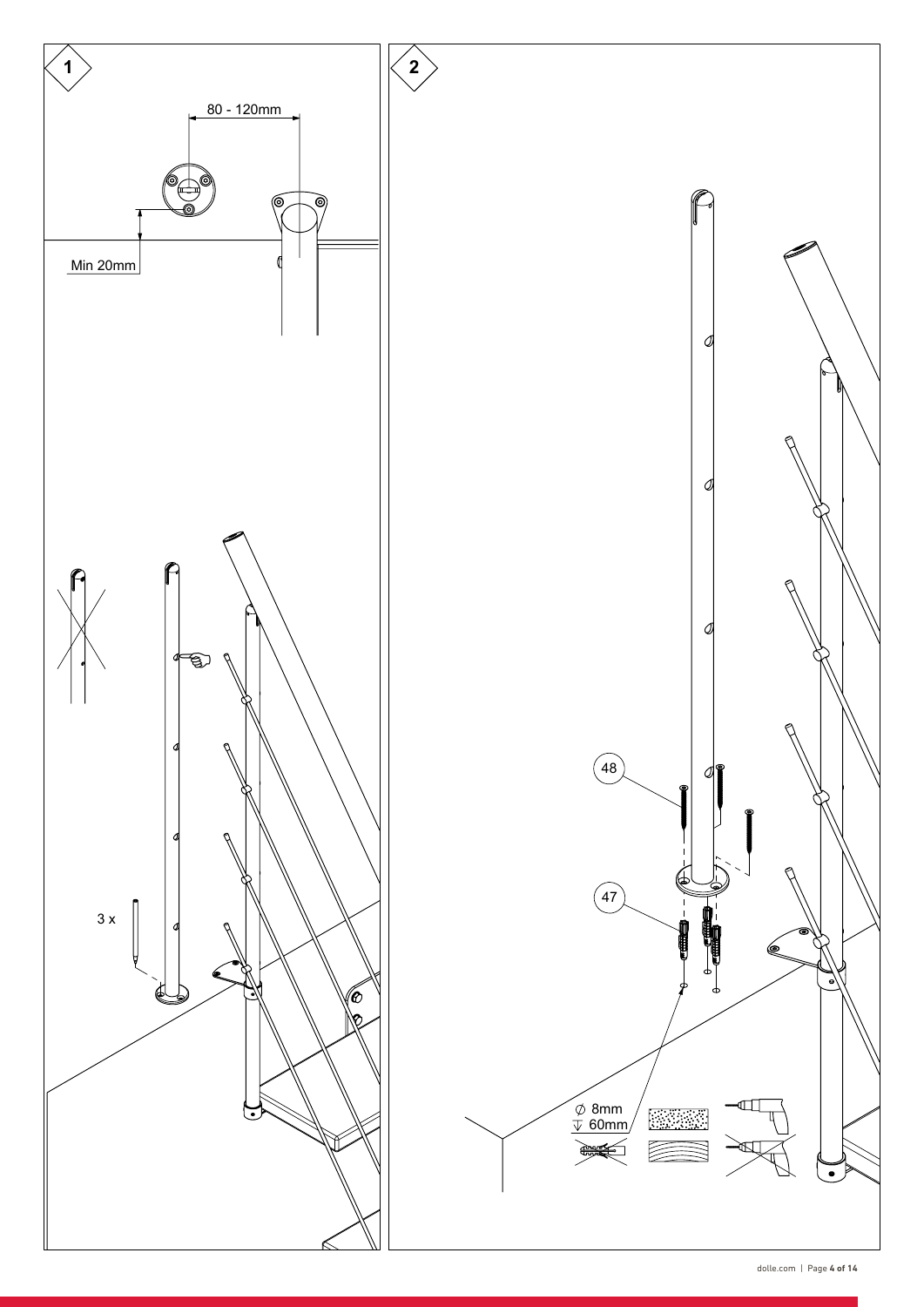

dolle.com | Page **5 of 14**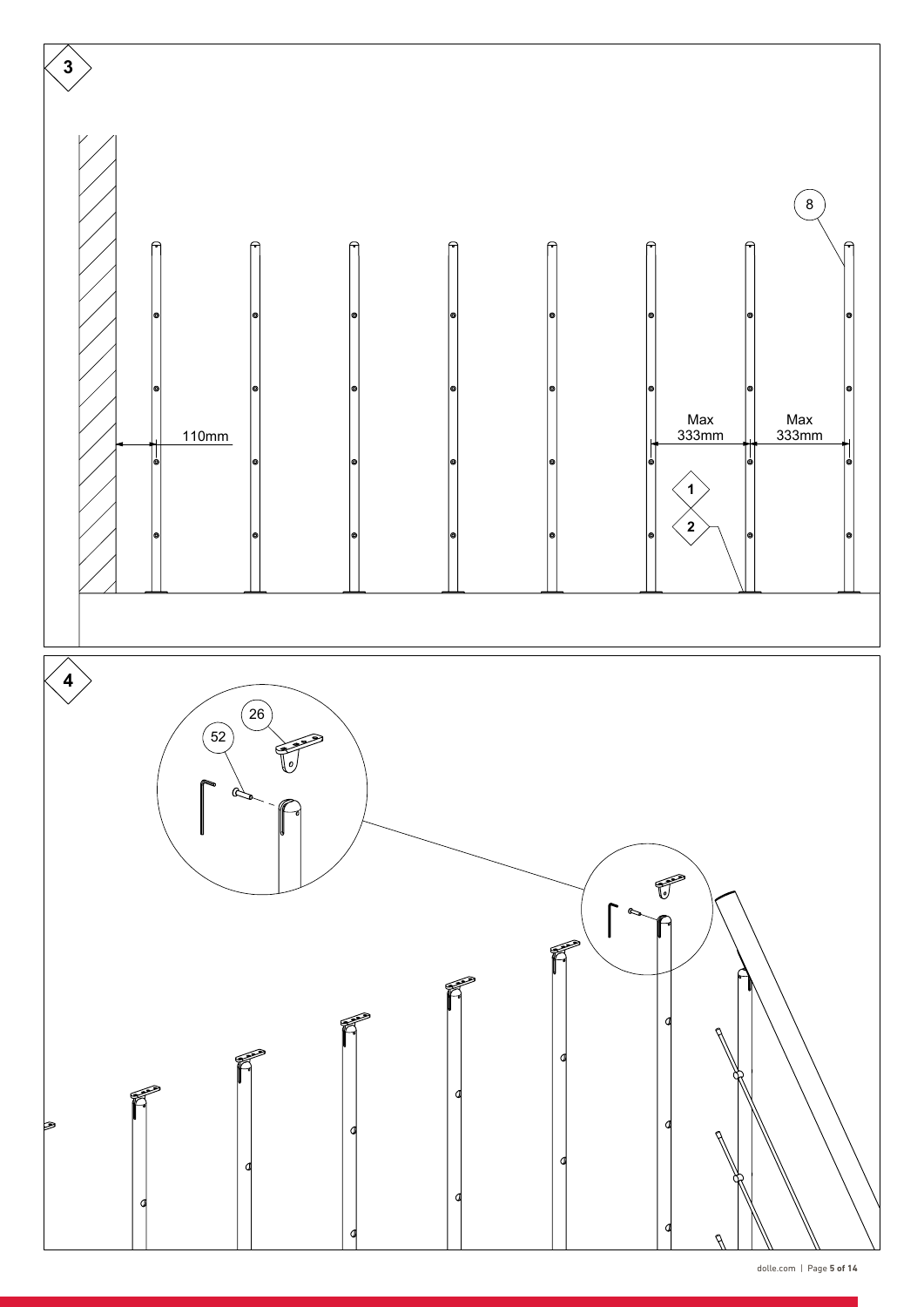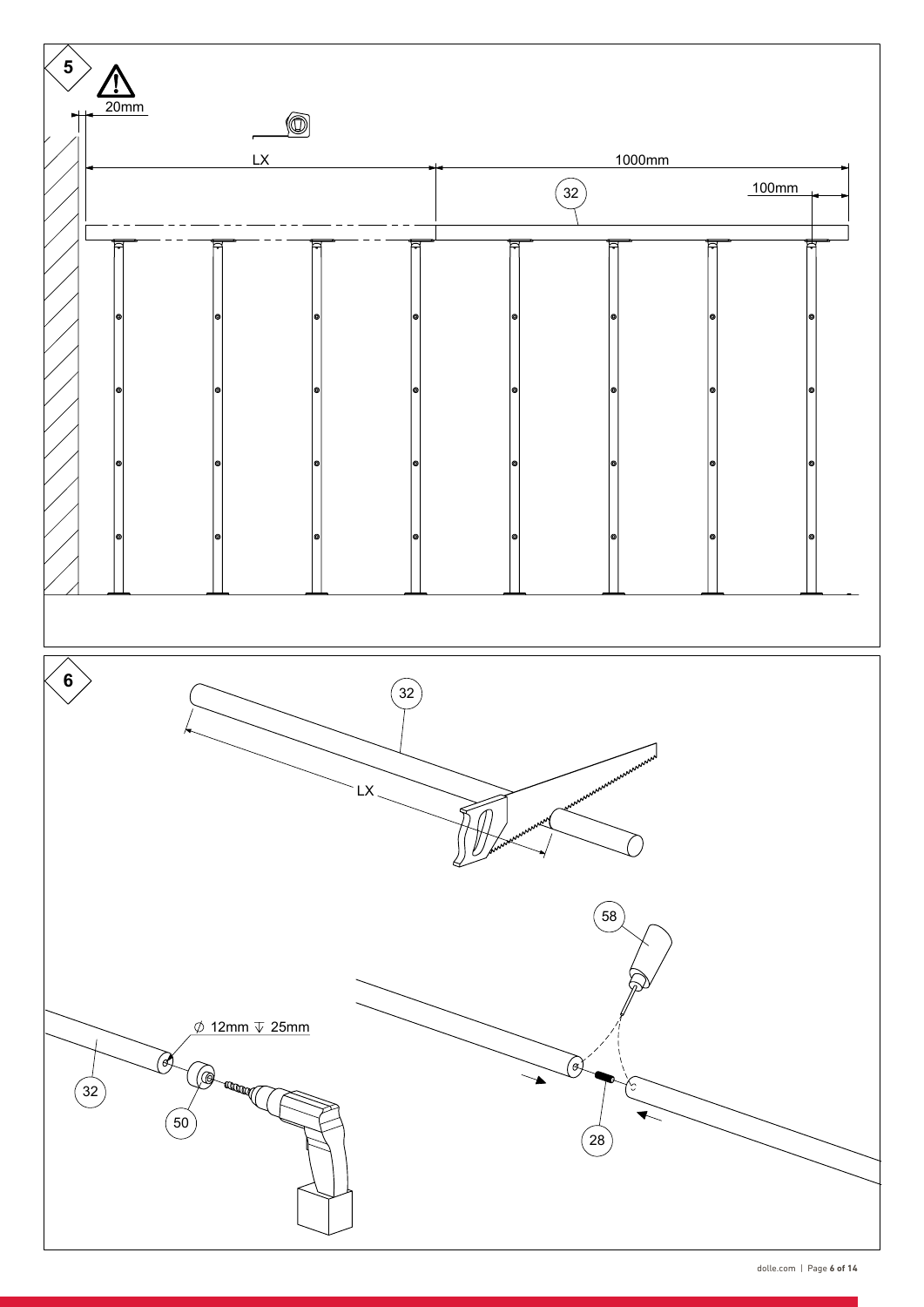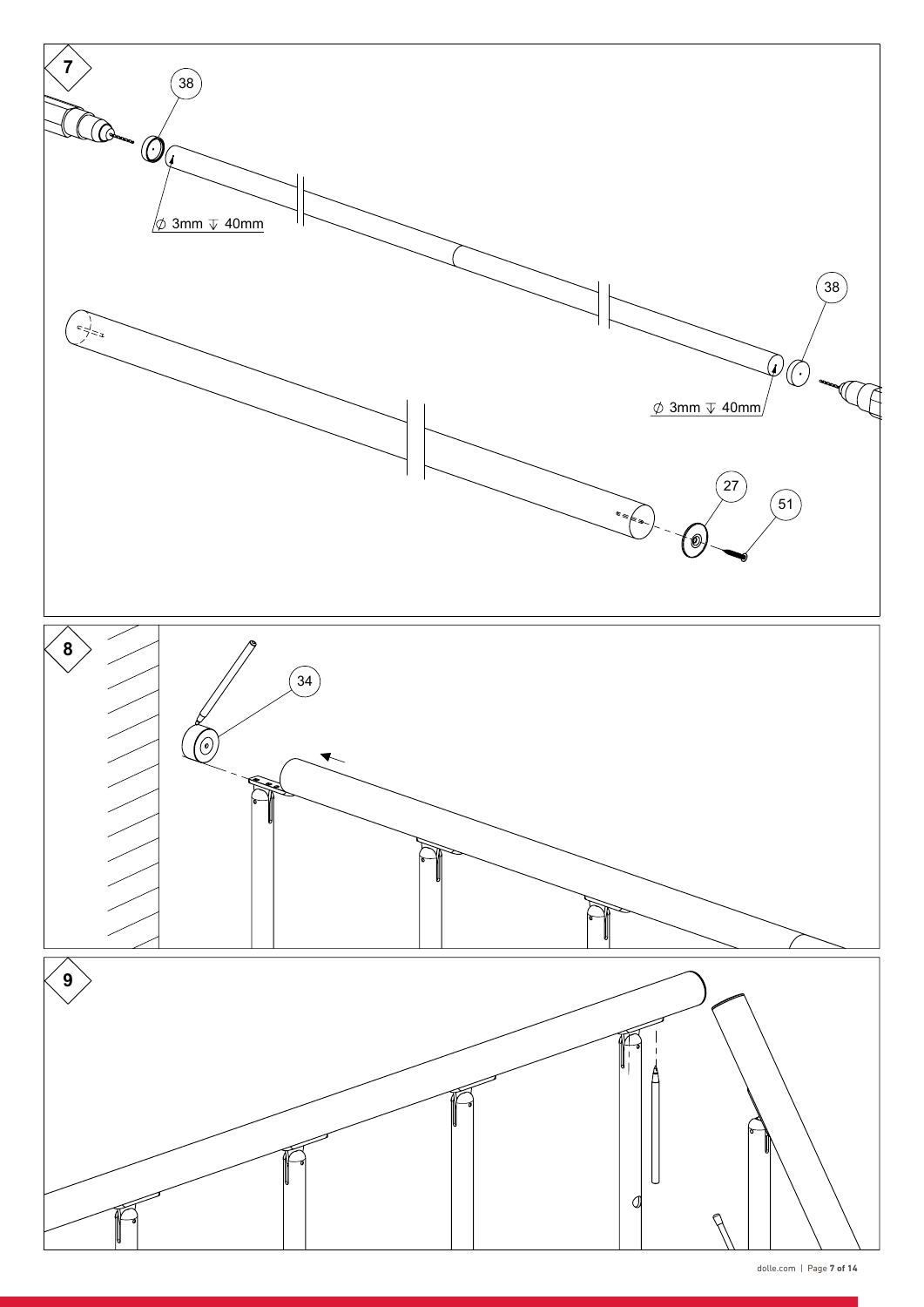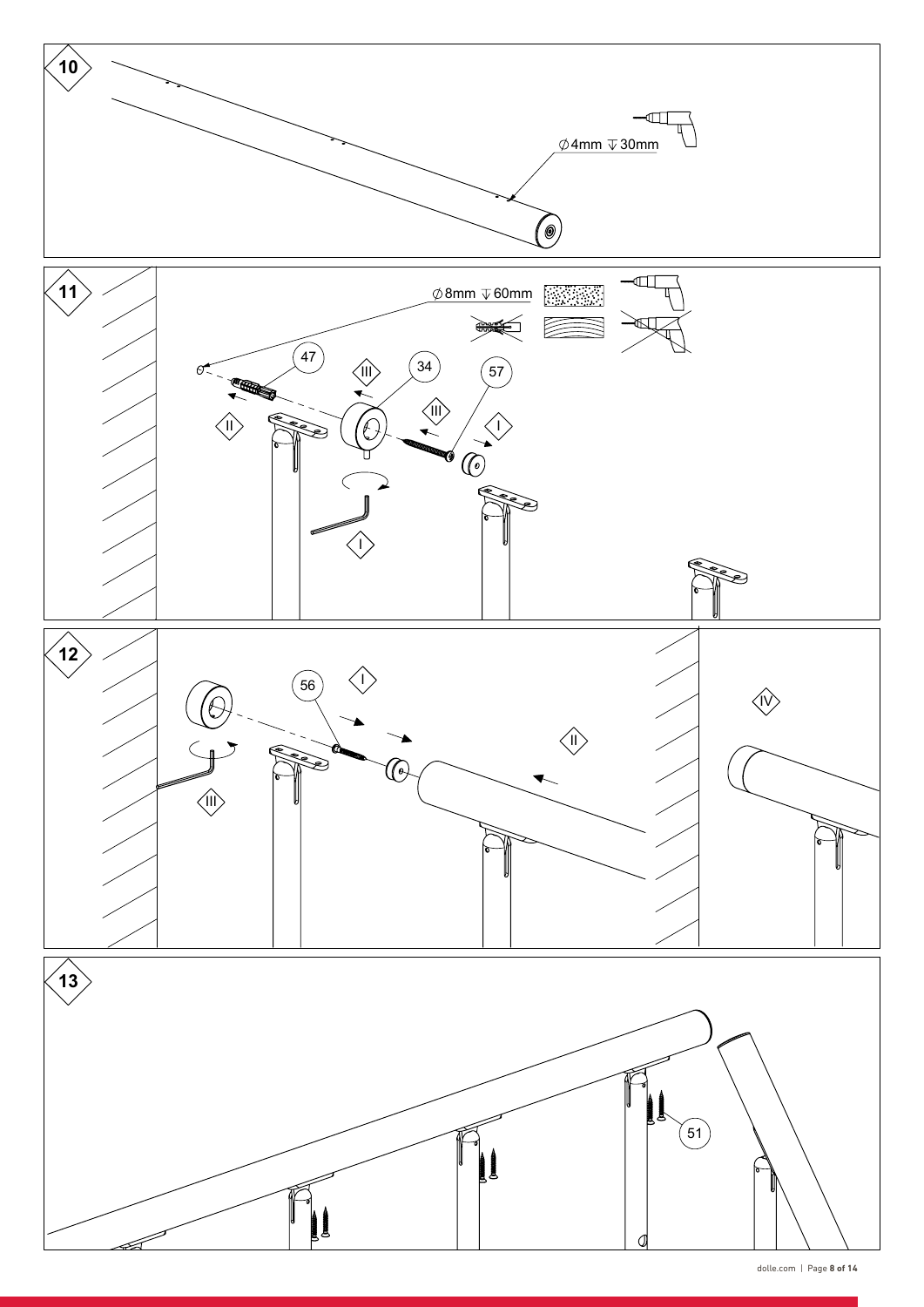

dolle.com | Page **9 of 14**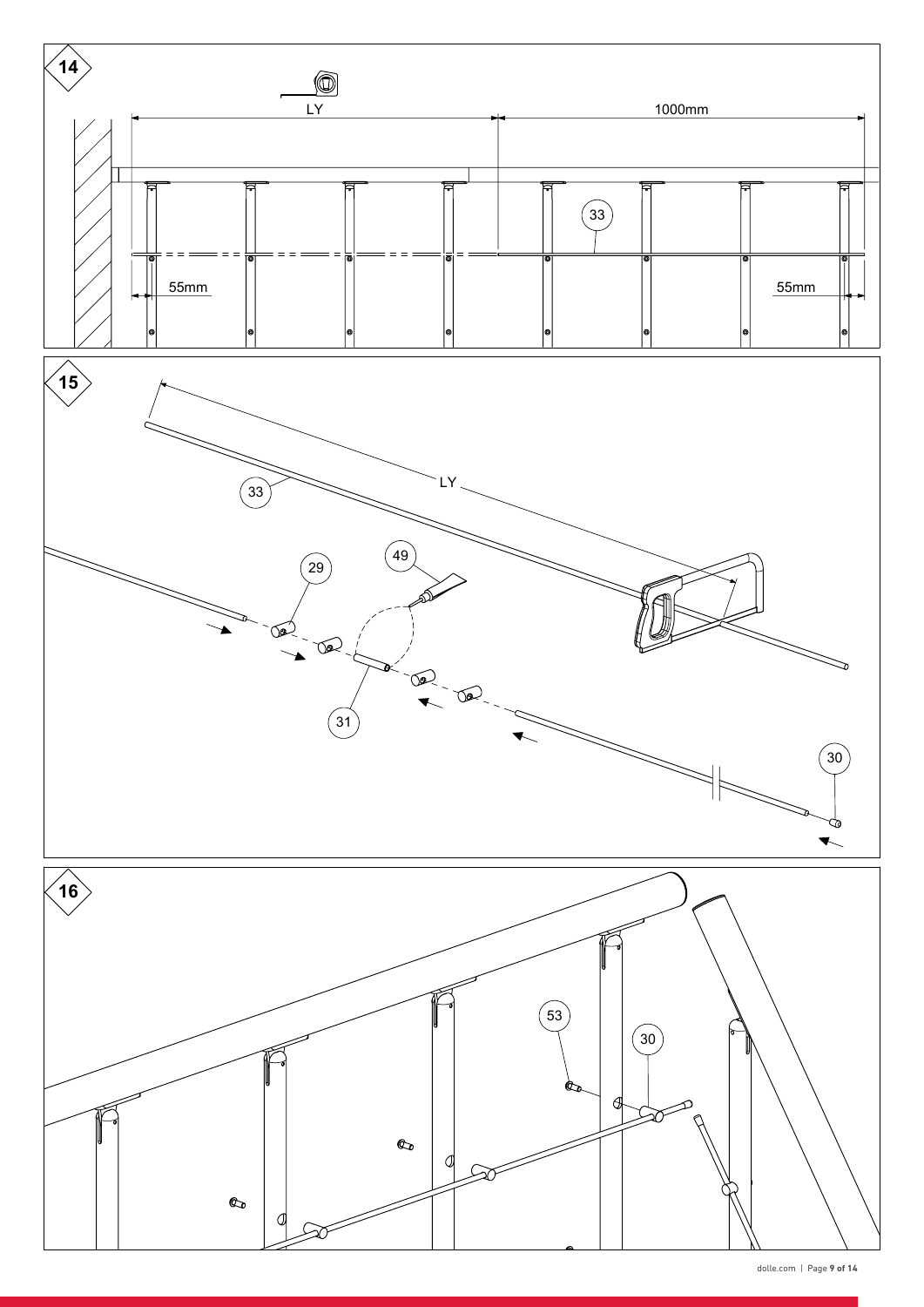

dolle.com | Page **10 of 14**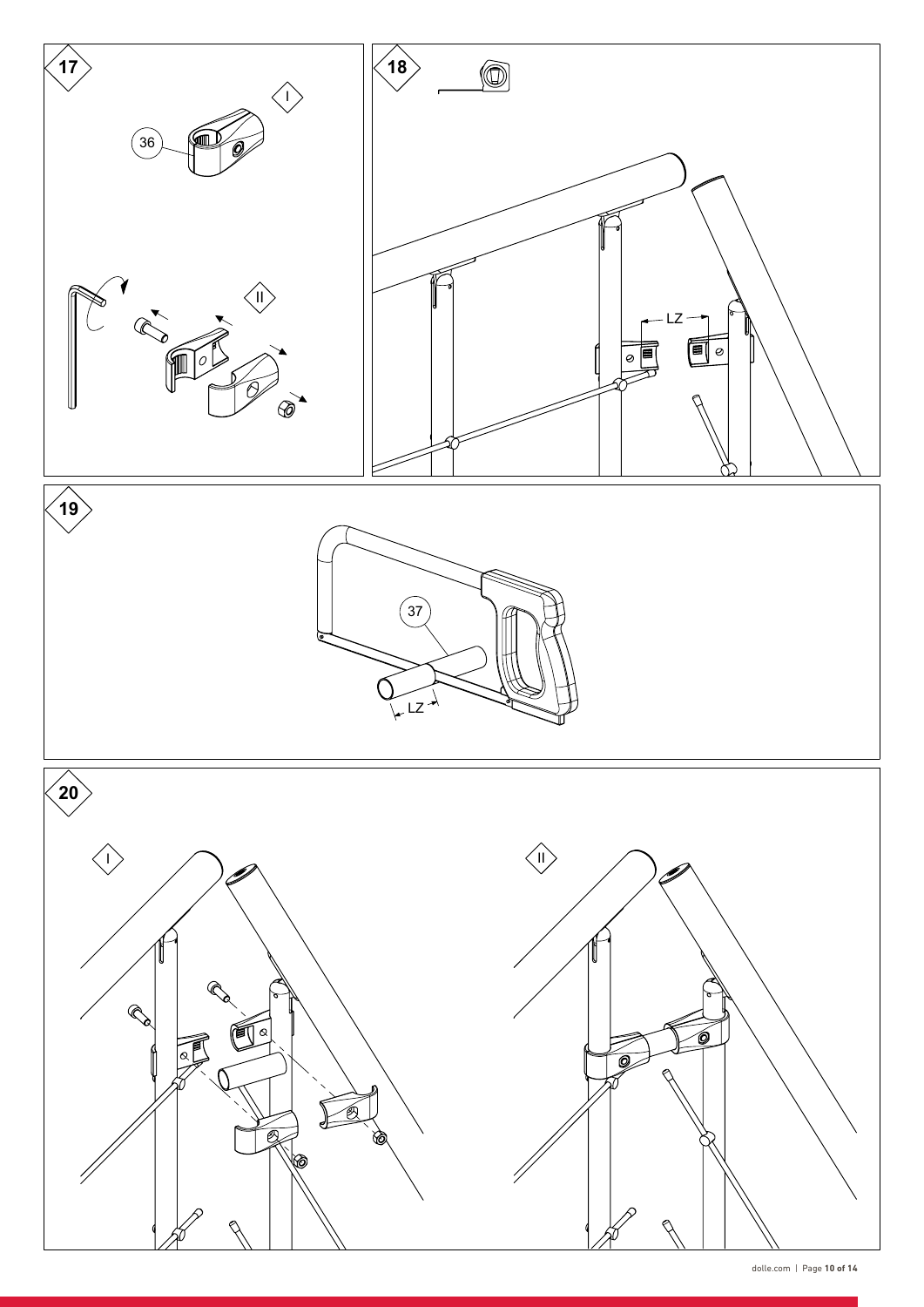

dolle.com | Page **11 of 14**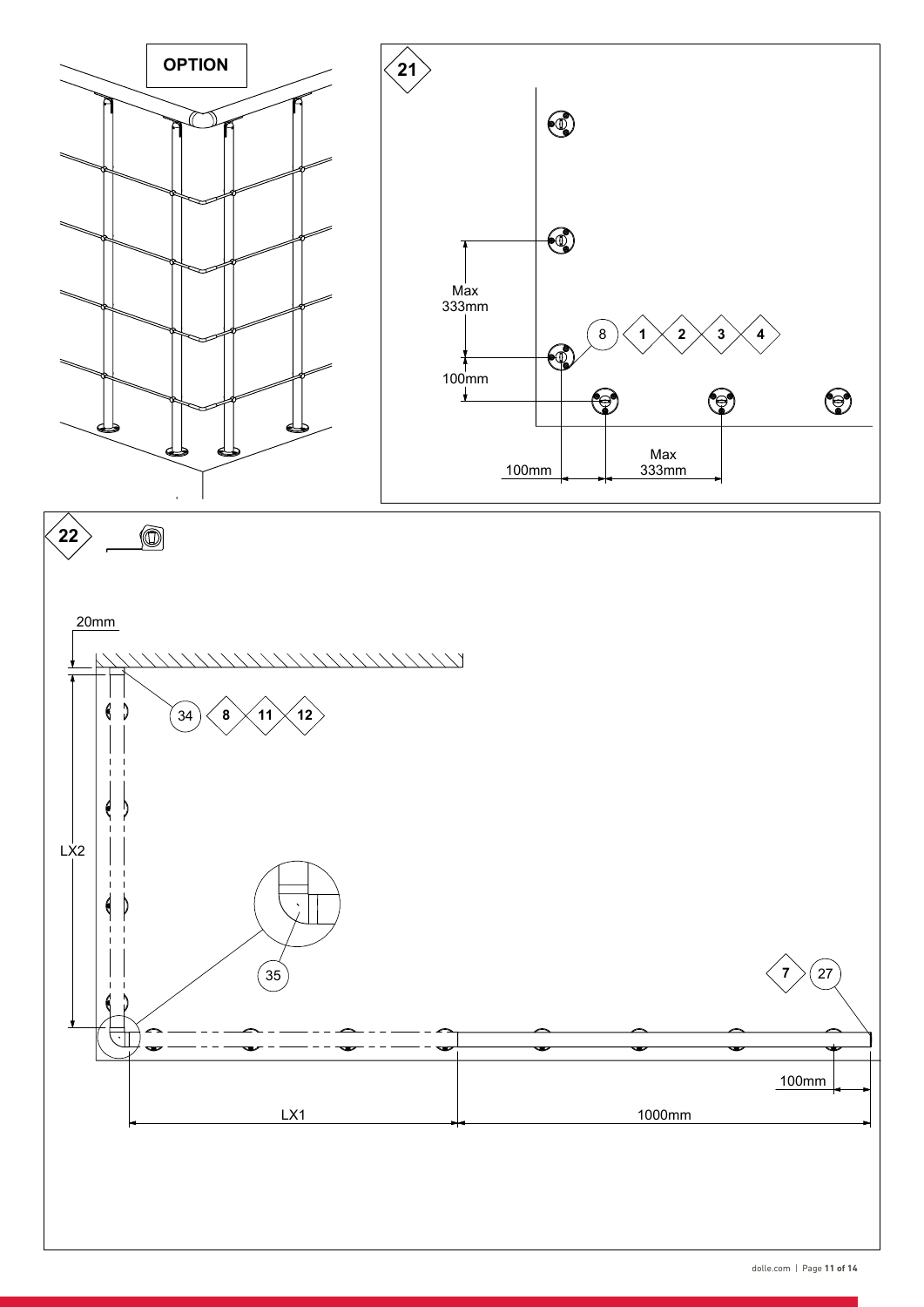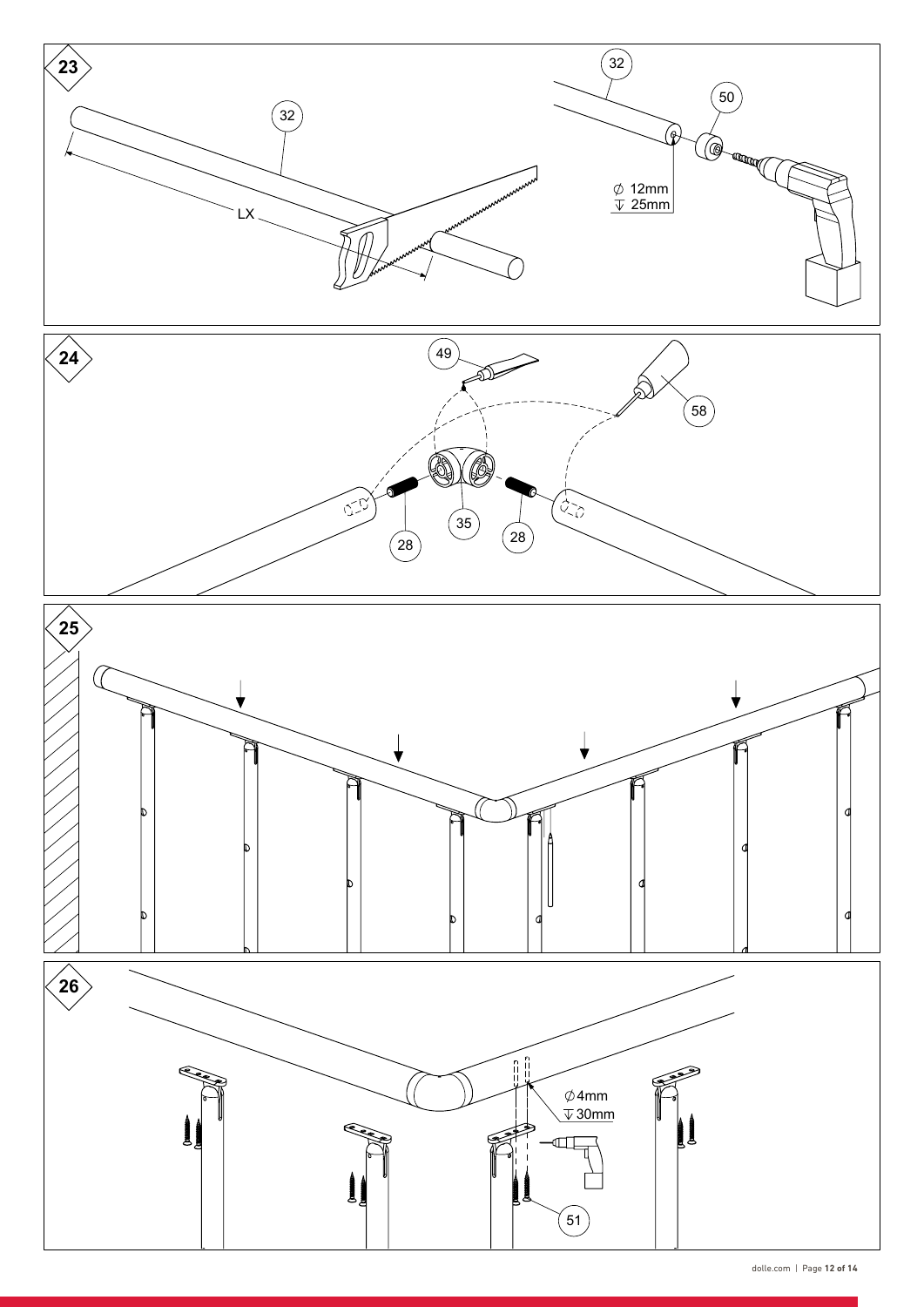